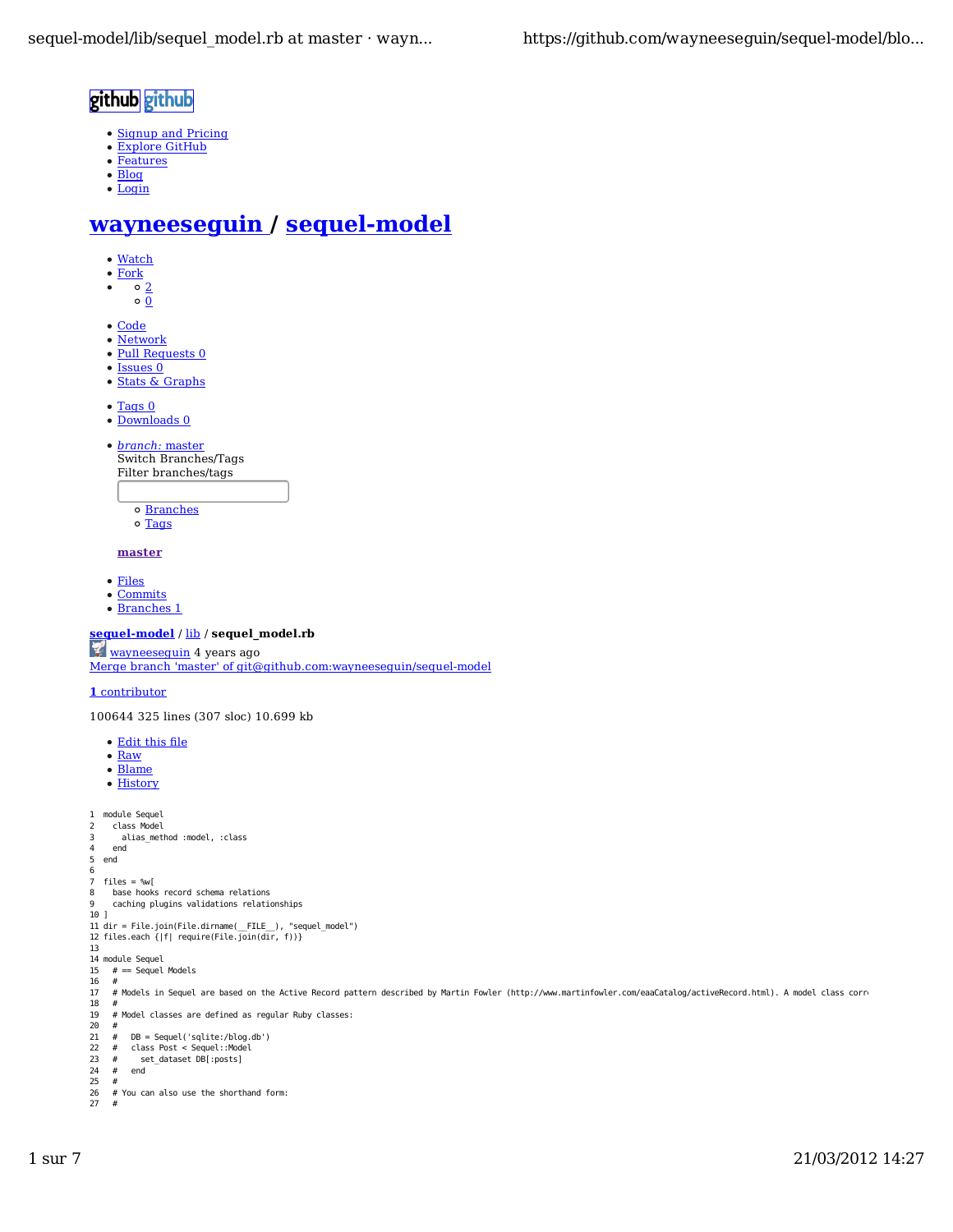## sequel-model/lib/sequel\_model.rb at master · wayn... https://github.com/wayneeseguin/sequel-model/blo...

28 # DB = Sequel('sqlite:/blog.db') 29 30 31 32 33 34 35 36 37 38 39 40 41 42 43 44 45 46  $47$ 48 49 50 51 52 53 54 55 56 57 58 59 60 61 62 63 64 65 66 67 68 69 70 71 72 73 74 75 76 77 78 79 80 81 82 83 84 85 86 87 88 89 90 91 **92** 93 94 95 96 97 98 99 100 # 101 # You can also supply a block to Model.new and Model.create: 102 # 103 # post = Post.create {|p| p.title = 'hello world'} 104 # 105 # post = Post.new do |p| 106 107 108  $\#$ 109 # 110 # === Hooks 111 # 112 # You can execute custom code when creating, updating, or deleting records by using hooks. The before create and after create hooks wrap record creation. The before 113 # 114 # Hooks are defined by supplying a block: 115 # 116 # class Post < Sequel::Model  $117 +$ 118 119  $#$  # class Post < Sequel::Model end # # === Model instances # # Model instance are identified by a primary key. By default, Sequel assumes the primary key column to be :id. The Model#[] method can be used to fetch records by the #  $#$  post = Post[123] # # The Model#pk method is used to retrieve the record's primary key value: # post.pk #=> 123 # # Sequel models allow you to use any column as a primary key, and even composite keys made from multiple columns:  $\frac{\#}{\#}$  # class Post < Sequel::Model # set\_primary\_key [:category, :title] # end # # post = Post['ruby', 'hello world'] # post.pk #=> ['ruby', 'hello world'] # # You can also define a model class that does not have a primary key, but then you lose the ability to update records. # # A model instance can also be fetched by specifying a condition: # # post = Post[:title => 'hello world'] # post = Post.find {:stamp < 10.days.ago} # # === Iterating over records # # A model class lets you iterate over specific records by acting as a proxy to the underlying dataset. This means that you can use the entire Dataset API to create # # Post.filter(:category => 'ruby').each {|post| p post} # # You can also manipulate the records in the dataset: # # Post.filter {:stamp < 7.days.ago}.delete # Post.filter {:title =~ /ruby/}.update(:category => 'ruby') #  $# ==$  Accessing record values # # A model instances stores its values as a hash: # # post.values #=> {:id => 123, :category => 'ruby', :title => 'hello world'} # # You can read the record values as object attributes: # # post.id #=> 123 # post.title #=> 'hello world' # # You can also change record values: # # post.title = 'hey there' # post.save # # Another way to change values by using the #set method: # # post.set(:title => 'hey there') # # === Creating new records # # New records can be created by calling Model.create: # # post = Post.create(:title => 'hello world') # # Another way is to construct a new instance and save it: # # post = Post.new # post.title = 'hello world' # post.save  $p.title = 'hello world'$ p.save end after create do  $set(\text{:created\_at} \Rightarrow \text{Time.now})$ end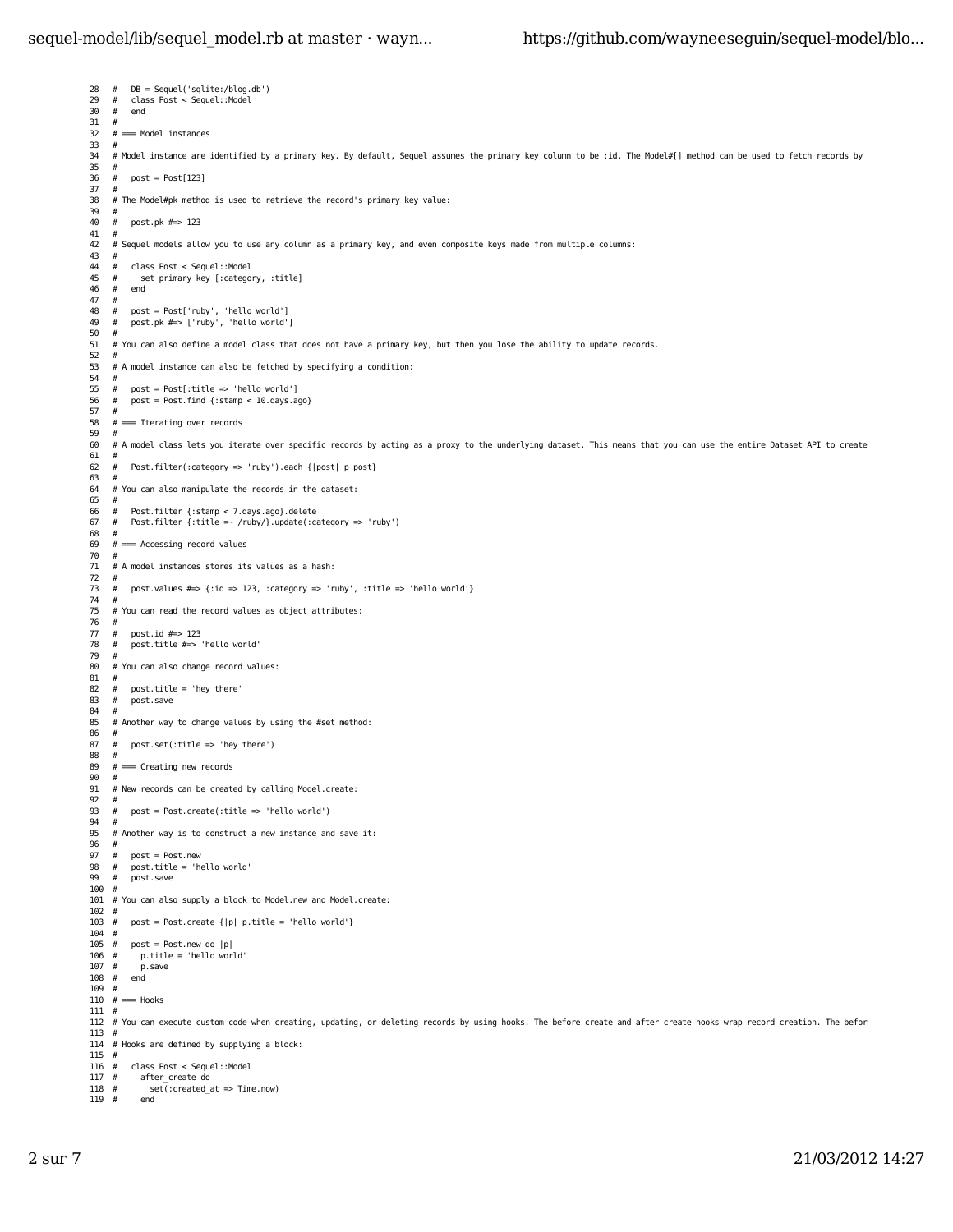### sequel-model/lib/sequel\_model.rb at master · wayn... https://github.com/wayneeseguin/sequel-model/blo...

120 #  $121#$ 122 123  $124$  # 125 # 126 # === Deleting records 127 # 128 # You can delete individual records by calling #delete or #destroy. The only difference between the two methods is that #destroy invokes before destroy and after de 129 # 130 131 132 # 133 # Records can also be deleted en-masse by invoking Model.delete and Model.destroy. As stated above, you can specify filters for the deleted records: 134 #  $135 +$  $136$  # 137 # 138 # Please note that if Model.destroy is called, each record is deleted separately, but Model.delete deletes all relevant records with a single SQL statement. 139 140 # === Associations 141 # 142 # The most straightforward way to define an association in a Sequel model is as a regular instance method: 143 # 144 # class Post < Sequel::Model  $145 +$  $146$  # 147 # 148 # 149 # 150 151 # 152 # Sequel also provides two macros to assist with common types of associations. The one to one macro is roughly equivalent to ActiveRecord?'s belongs to macro. It de 153 # 154  $155 +$ 156 157 # 158  $159#$ 160 # 161 # The one to many macro is roughly equivalent to ActiveRecord's has many macro: 162 #  $163$  # 164 165 # 166 # 167 # You will have noticed that in some cases the association macros are actually more verbose than hand-coding instance methods. The one\_to\_one and one\_to\_many macros a 168 # 169 # === Caching model instances with memcached 170 # 171 # Sequel models can be cached using memcached based on their primary keys. The use of memcached can significantly reduce database load by keeping model instances in m 172 # 173 174 # CACHE = MemCache.new 'localhost:11211', :namespace => 'blog' 175 #  $176$  # 177  $178 +$ 179 # 180 # Author[333] # database hit 181 # Author[333] # cache hit 182 # 183 # === Extending the underlying dataset 184 # 185 # The obvious way to add table-wide logic is to define class methods to the model class definition. That way you can define subsets of the underlying dataset, change 186 # 187 # class Post < Sequel::Model 188 189 190 191 # 192 193 194 # end 195 196 # 197 # You can also implement table-wide logic by defining methods on the dataset: 198 # 199 200 201 202 # 203 # 204 205 # 206 207 # end 208 # 209 # This is the recommended way of implementing table-wide operations, and allows you to have access to your model API from filtered datasets as well: 210 # 211 after destroy do # author.update\_post\_count end end post.delete  $# \Rightarrow$  bypasses hooks post.destroy #=> runs hooks Post.filter(:category => 32).delete #=> bypasses hooks Post.filter(:category => 32).destroy  $\# \Rightarrow$  runs hooks # def author: Author[author\_id]; end end # class Author < Sequel::Model def posts; Post.filter(:author\_id => pk); end end # class Post < Sequel::Model one to one :author, :from => Author end post = Post.create(:name => 'hi!') post.author = Author[:name => 'Sharon'] class Author < Sequel::Model one\_to\_many :posts, :from => Post, :key => :author\_id end require 'memcache class Author < Sequel::Model set\_cache CACHE, :ttl => 3600 # end def self.old\_posts filter {:stamp < 30.days.ago} end def self.clean\_old\_posts old posts.delete end # class Post < Sequel::Model def dataset.old\_posts filter {:stamp < 30.days.ago} end def dataset.clean\_old\_posts old\_posts.delete end<br>end Post.filter(:category => 'ruby').clean\_old\_posts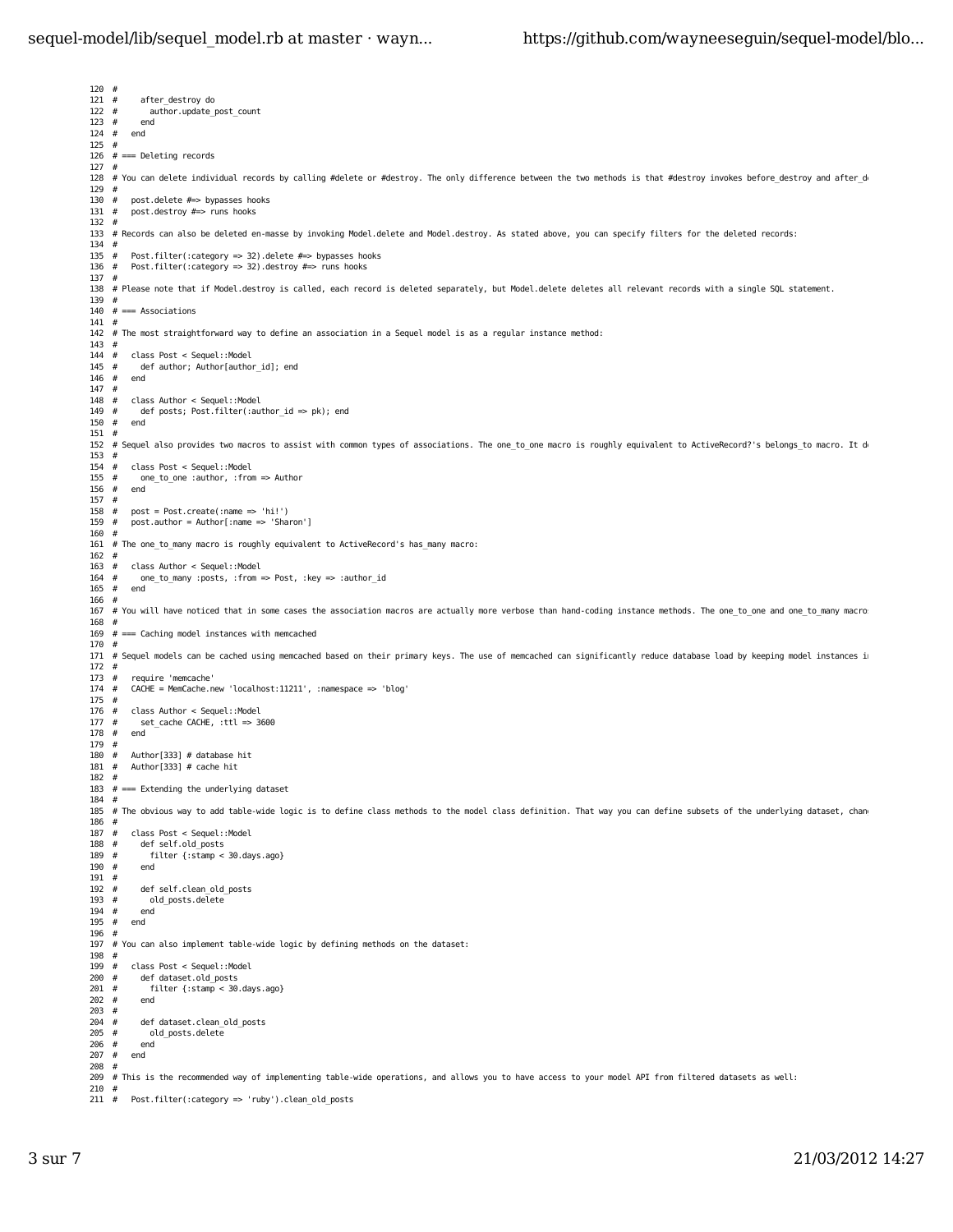```
212
 # 
213
 # Sequel models also provide a short hand notation for filters:
214
215
216 #
217 #
218
219
 # 
220
 # === Defining the underlying schema
221
 # 
222
 # Model classes can also be used as a place to define your table schema and control it. The schema DSL is exactly the same provided by Sequel::Schema::Generator:
223
 # 
224 #
225 #
226 #
227 #
228 #
229 #
230 #
231
232
 # 
233
 # You can then create the underlying table, drop it, or recreate it:
234
 # 
235
236
237 +238
239
 # 
240
241
242

 class Model
243
244
245
246
247
248
249
250
251
252
253
254

255
256
257
258
259
 #
260
261
262
263

264
265
266
267
268
269
270
271
272

273
274
275
276
277
278
279
280
281
282
283
284
285
286
287
288
289
290
291
292
293
294
295

296
297
298
299
300
301
302
303

      # 
         # class Post < Sequel::Model
            # subset(:old_posts) {:stamp < 30.days.ago}
           subset : invisible, : visible => false
        end
         # class Post < Sequel::Model
          set_schema do
            \bar{\text{primary}} key :id
             text :title
            text :category
            foreign_key :author_id, :table => :authors
          end
        end
         Post.table_exists?
         Post.create_table
        Post.drop_table
         Post.create_table! # drops the table if it exists and then recreates it
        # Returns a string representation of the model instance including
        # the class name and values.
        def inspect
           "#<%s @values=%s>" % [self.class.name, @values.inspect]
        end
    # Defines a method that returns a filtered dataset.
 def self.subset(name, *args, &block)
          dataset.meta_def(name) {filter(*args, &block)}
        end
       # Finds a single record according to the supplied filter, e.g.:
        #
       # Ticket.find :author \Rightarrow 'Sharon' # \Rightarrow record<br># Ticket.find {:price == 17} # \Rightarrow Dataset
          Ticket.find {:price == 17} # =& Dataset def self.find(*args, &block)
          dataset.filter(*args, &block).first
        end
        # TODO: doc
        def self.[](*args)
         args = args.first if (args.size == 1) if args === true || args === false
 raise Error::InvalidFilter, "Did you mean to supply a hash?"
          end
          dataset[(Hash === args) ? args : primary_key_hash(args)]
        end
    # TODO: doc
 def self.fetch(*args)
          db.fetch(*args).set_model(self)
        end
        # Like find but invokes create with given conditions when record does not
        # exists.
        def self.find_or_create(cond)
          find(cond) || create(cond)
        end
        ############################################################################
        # Deletes all records in the model's table.
        def self.delete_all
         dataset.delete
        end
        # Like delete_all, but invokes before_destroy and after_destroy hooks if used.
        def self.destroy_all
          dataset.destroy
        end
        def self.is_dataset_magic_method?(m)
         method name = m.to s
          Sequel::Dataset::MAGIC_METHODS.each_key do |r|
            return true if method_name =~ r
          end
          false
        end
```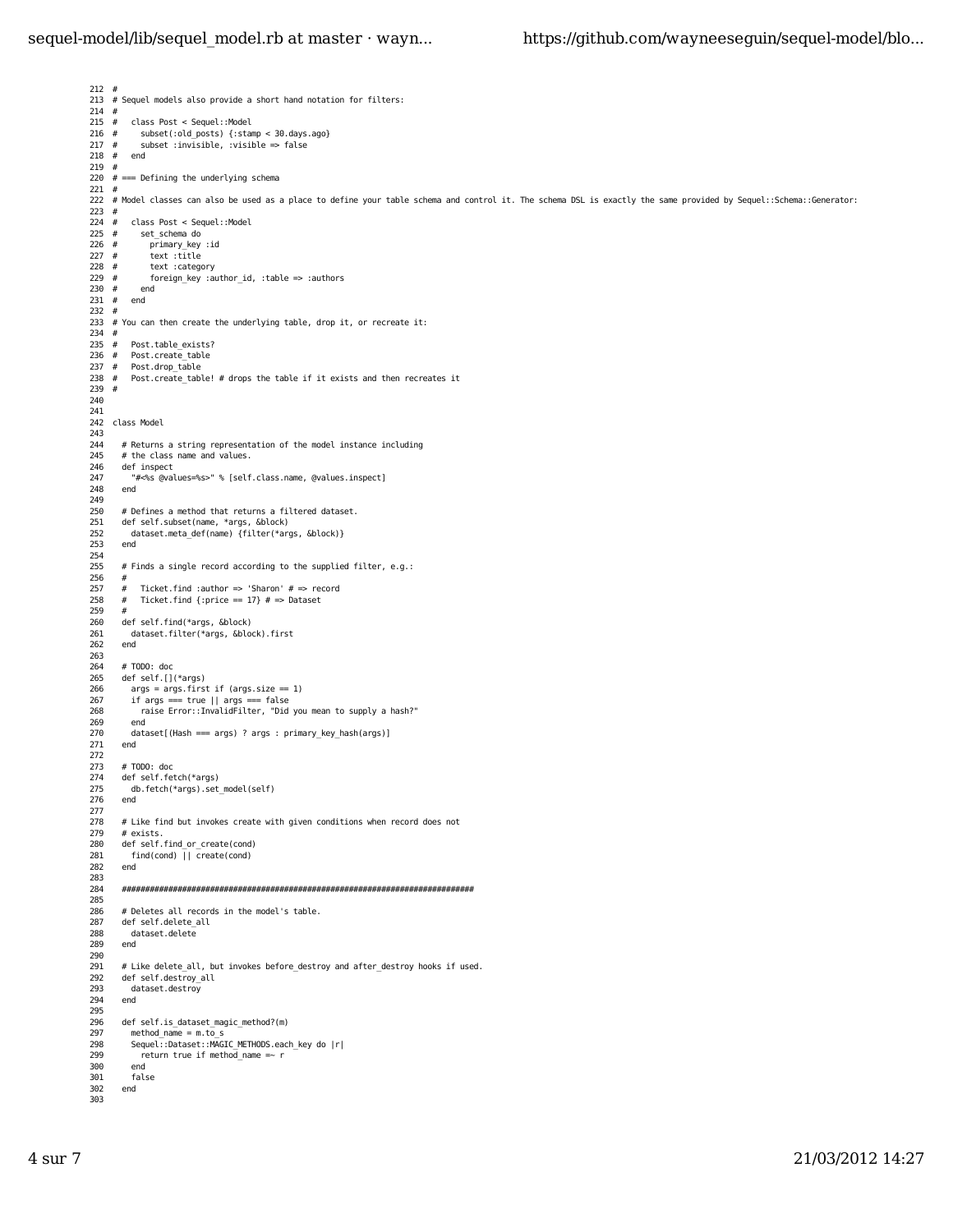```
304
305
306
307
308
309
310
311
312313
314
315
316
317
318

319
320
321
322
323
 end
        def self.method_missing(m, *args, &block) #:nodoc:
          Thread.exclusive do
            if dataset.respond_to?(m) || is_dataset_magic_method?(m)
              instance_eval("def #{m}(*args, &block); dataset.#{m}(*args, &block); end")
            end
          end
          respond_to?(m) ? send(m, *args, &block) : super(m, *args)
        end
       # TODO: Comprehensive description goes here!
        def self.join(*args)
    table_name = dataset.opts[:from].first
 dataset.join(*args).select(table_name.to_sym.ALL)
        end
       # Returns an array containing all of the models records.
        def self.all
         dataset.all
       end
```
#### 324 end

#### **GitHub Links**

## **GitHub**

- About
- Blog
- Features
- Contact & Support
- **Training**
- GitHub Enterprise
- Site Status

#### **Tools**

- Gauges: Analyze web traffic
- **Speaker Deck: Presentations**
- Gist: Code snippets
- GitHub for Mac
- Issues for iPhone
- Job Board

#### **Extras**

- GitHub Shop
- The Octodex

#### **Documentation**

- GitHub Help
- Developer API
- GitHub Flavored Markdown
- GitHub Pages
- Terms of Service
- Privacy
- Security

© 2012 GitHub Inc. All rights reserved.

 $\mathcal C$ 

**Powered by the Dedicated Servers and** Cloud Computing of Rackspace Hosting®

## **Markdown Cheat Sheet**

#### **Format Text**

Headers

# This is an <h1> tag ## This is an <h2> tag ###### This is an <h6> tag

Text styles

\*This text will be italic\*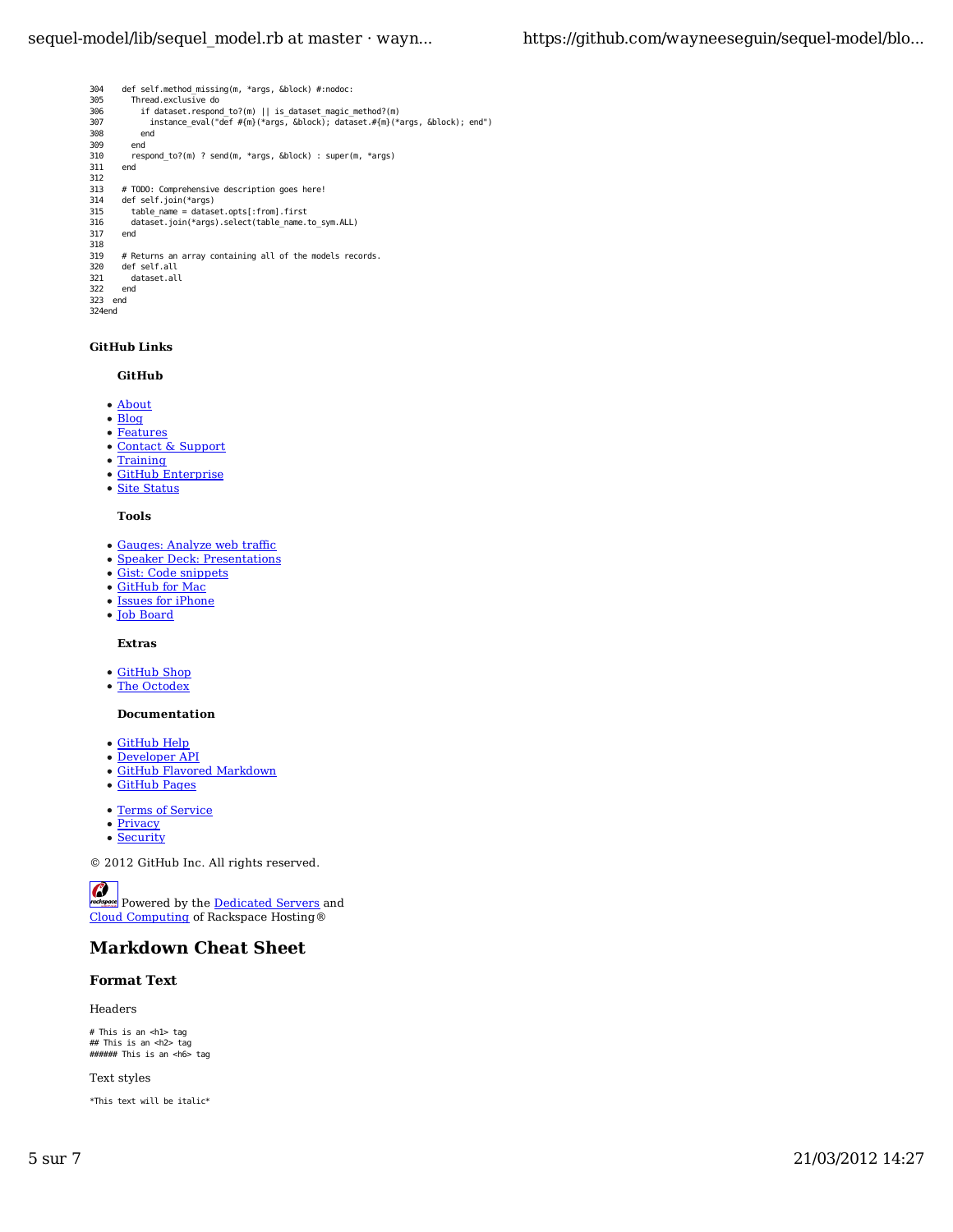```
_This will also be italic_<br>**This text will be bold**<br>__This will also be bold_
```
\*You \*\*can\*\* combine them\*

## **Lists**

Unordered

\* Item 1 \* Item 2

\* Item 2a \* Item 2b

#### Ordered

1. Item 1 2. Item 2

3. Item 3 \* Item 3a

\* Item 3b

## **Miscellaneous**

Images

![GitHub Logo](/images/logo.png) Format: ![Alt Text](url)

Links

http://github.com - automatic! [GitHub](http://github.com)

Blockquotes

As Kanye West said:

> We're living the future so > the present is our past.

## **Code Examples in Markdown**

Syntax highlighting with GFM

```
```javascript
function fancyAlert(arg) {
  if(arg) {
    $.facebox({div:'#foo'})
  }
}
```
```
Or, indent your code 4 spaces

```
Here is a Python code example
without syntax highlighting:
```
 def foo: if not bar: return true

Inline code for comments

I think you should use an `<addr>` element here instead.

Something went wrong with that request. Please try again. **Dismiss** 

## **Looking for the GitHub logo?**

**GitHub Logo**